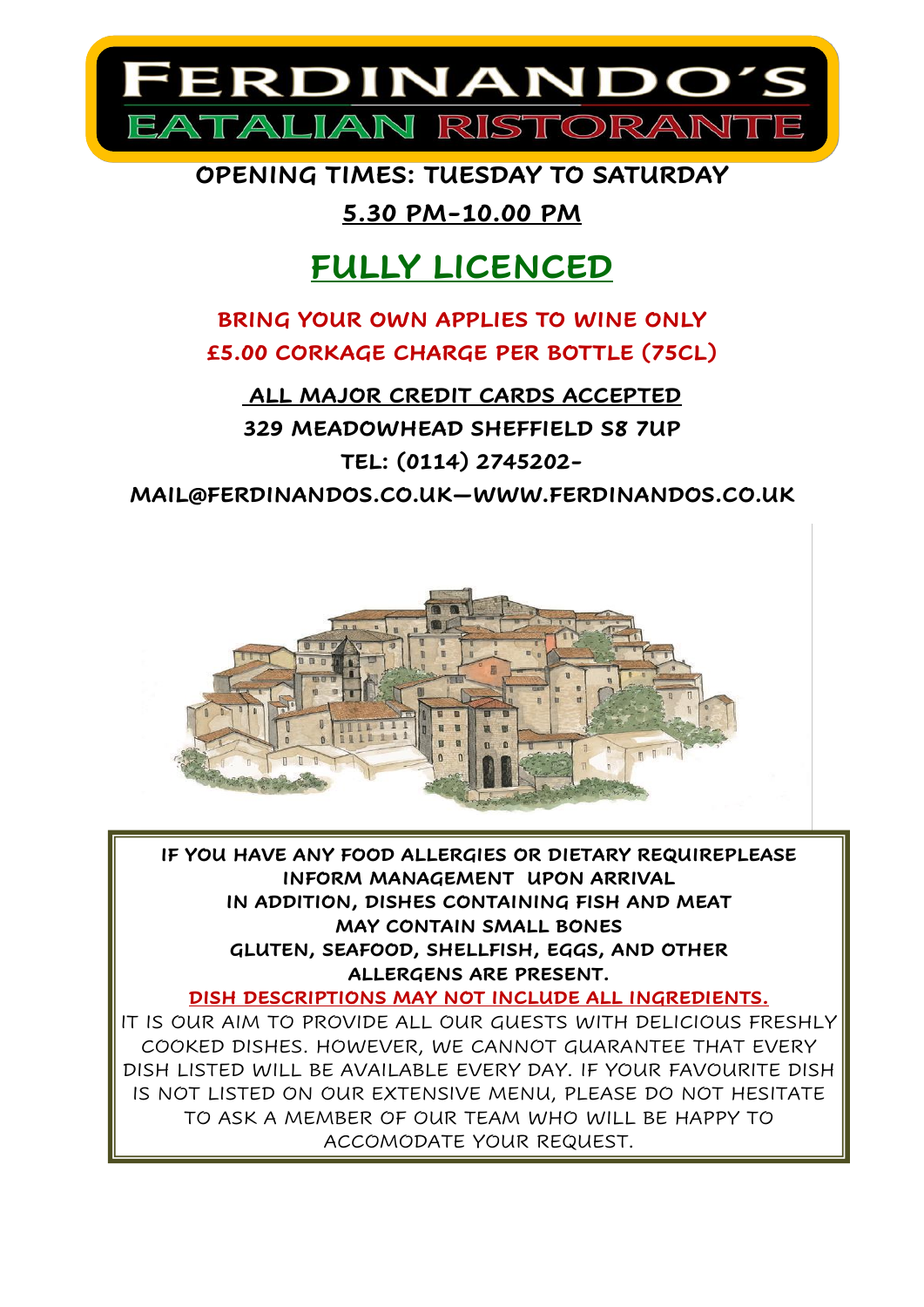## *Appe t izer*

## **PIZZA GARLIC BREAD TOMATO £6.50** PIZZA GARLIC BREAD TOMATO&MOZZARELLA £6.90 **BREAD BOARD £4.90**

Olive oil & balsamic vinegar dip, with marinated olives

# *Starters*

#### **SOUP OF THE DAY £5.90**

Served with parmesan croutons

#### **TIGER PRAWNS PICCANTE £9.50 GF**

A chilly, garlic, white wine, and tomato sauce

#### **BRUSCHETTA CAPRESE £6.90**

Cherry Tomato & mozzarella in Olive oil , fresh Basil and a hint of garlic

#### **FUNGHI MARE MONTE £7.90 GF**

Baked button mushrooms and prawns in a tomato, garlic, chilli, cream and fresh dill topped with mozzarella

#### **PRAWN COCKTAIL £8.50 GF**

Norwegian prawns in Maryrose sauce

#### **AFFETTATO iTALIANO £8.90 GF**

A selection of Italian sliced cured meats and olives served with ciabatta bread, balsamic and olive oil dip

### **POLPETTE (HOMEMADE) £ 6.90 GF**

Classic Beef Meatballs in A Rich Tomato Sauce

#### **CHICKEN LIVER PATE £6.90 GF**

Homemade served with grilled bread and salad garnish

### **DEEP FRIED WHITEBAIT £7.50**

Served with salad garnish, Garlic, and chilli mayonnaise

### **GARLIC MUSHROOMS BRUSCHETTA £6.50**

Grilled ciabatta topped with mushrooms in garlic butter ,cream and white wine sauce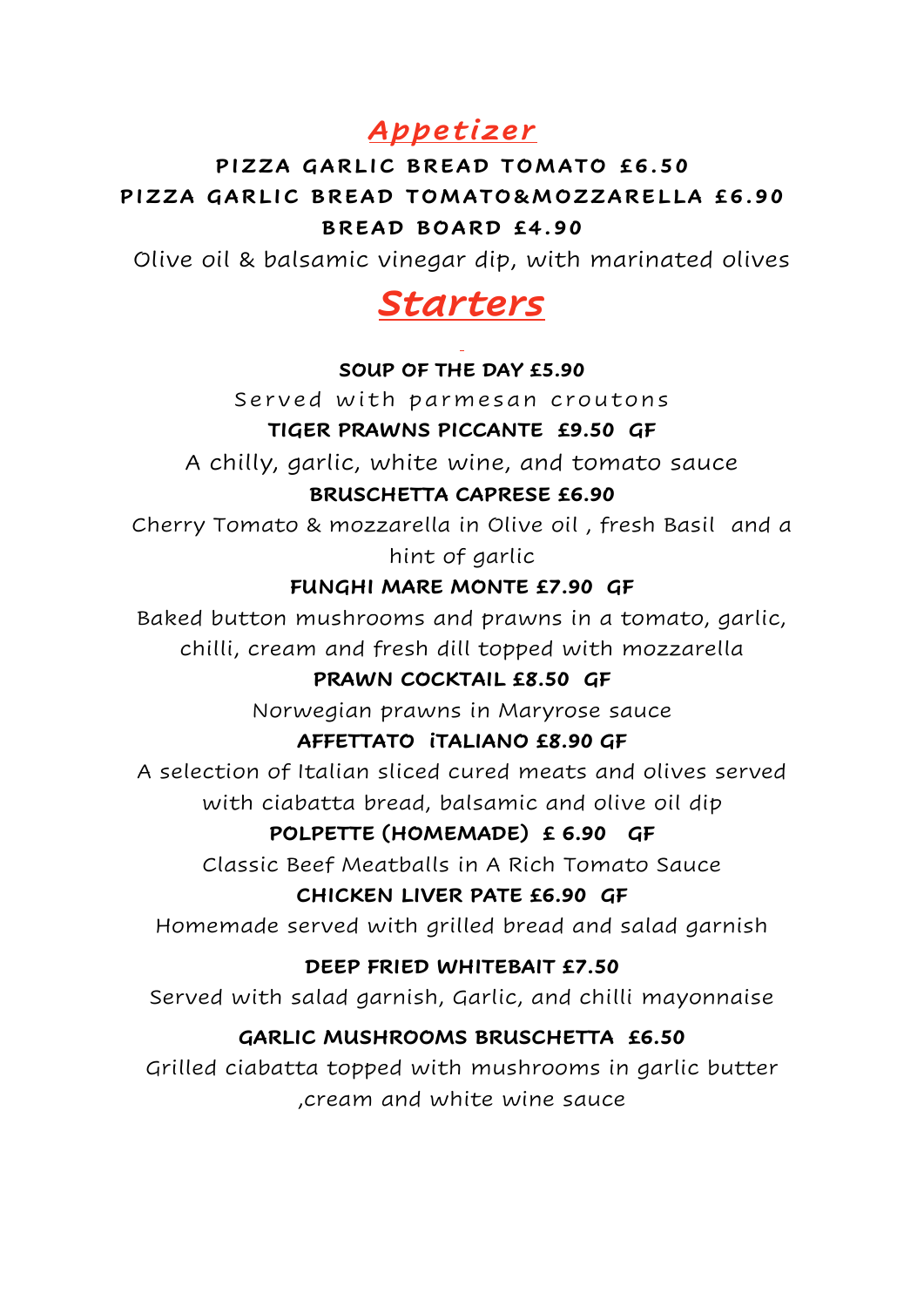*Pasta Risotto* 

*GF PENNE PASTA AVAILABLE*

**FETTUCCINE RAGU' D'AGNELLO £14.90** 

Chunks of Lamb Braised in Red Wine and Tomato Sauce. Topped with grated Pecorino

#### **LINGUINE FRUTTI DI MARE £15.90**

Fresh calamari, mussels ,tiger prawns in tomato, garlic, chilli, capers, and white wine

#### **PENNE BOLOGNESE £13.90**

Classic minced beef sauce

#### **PENNE PUTTANESCA £13.50**

Plum tomato sauce with Chilli garlic, capers, and olives

#### **LASAGNE EMILIANE £14.50**

Homemade Classic Beef Lasagne

#### **RISOTTO GAMBERI & ZUCCHINI £15.90**

Grilled Tiger prawns, lemon zest and Parmesan with Perfectly roasted zucchini, asparagus, white wine & butter

#### **CANNELLONI CALABRESE £13.90**

Rolled Pancake stuffed with chicken, spicy nduja sausage and peppers. with cheese sauce, tomato, and mozzarella

## *Chicken, Fish & Beef*

### **GF AVAILABLE ON REQUEST**

**POLLO CREMA (Breast) £15.90**  Fresh cream ,mushrooms onions and brandy **POLLO MARTINI (Breast) £17.90**  Pan Fried in Butter with Garlic, Prawns, Martini Dry, lemon zest, Dill and Cream

#### **SEABASS FILLET £21.90**

Grilled and served on a bed of Provençale lentils

#### **SALMON FILLET £ 18..90**

On a bed of spinach with marinara sauce

#### **TIGER PRAWNS £ 22.90**

Oven baked in garlic and chilli butter flambeed in brandy

#### **ALL SERVED WITH VEGETABLES AND POTATOES**

### **GRILLED BEEF FILLET-9/10oz £25.90**

(28 Days Matured ) SERVED WITH CHIPS,GRILLED MUSHROOMS,FRIED ONIONS & SALAD GARNISH

**Extra Side of Sauce £3.00** 

**(Diane , Peppercorn , Dolcelatte)**